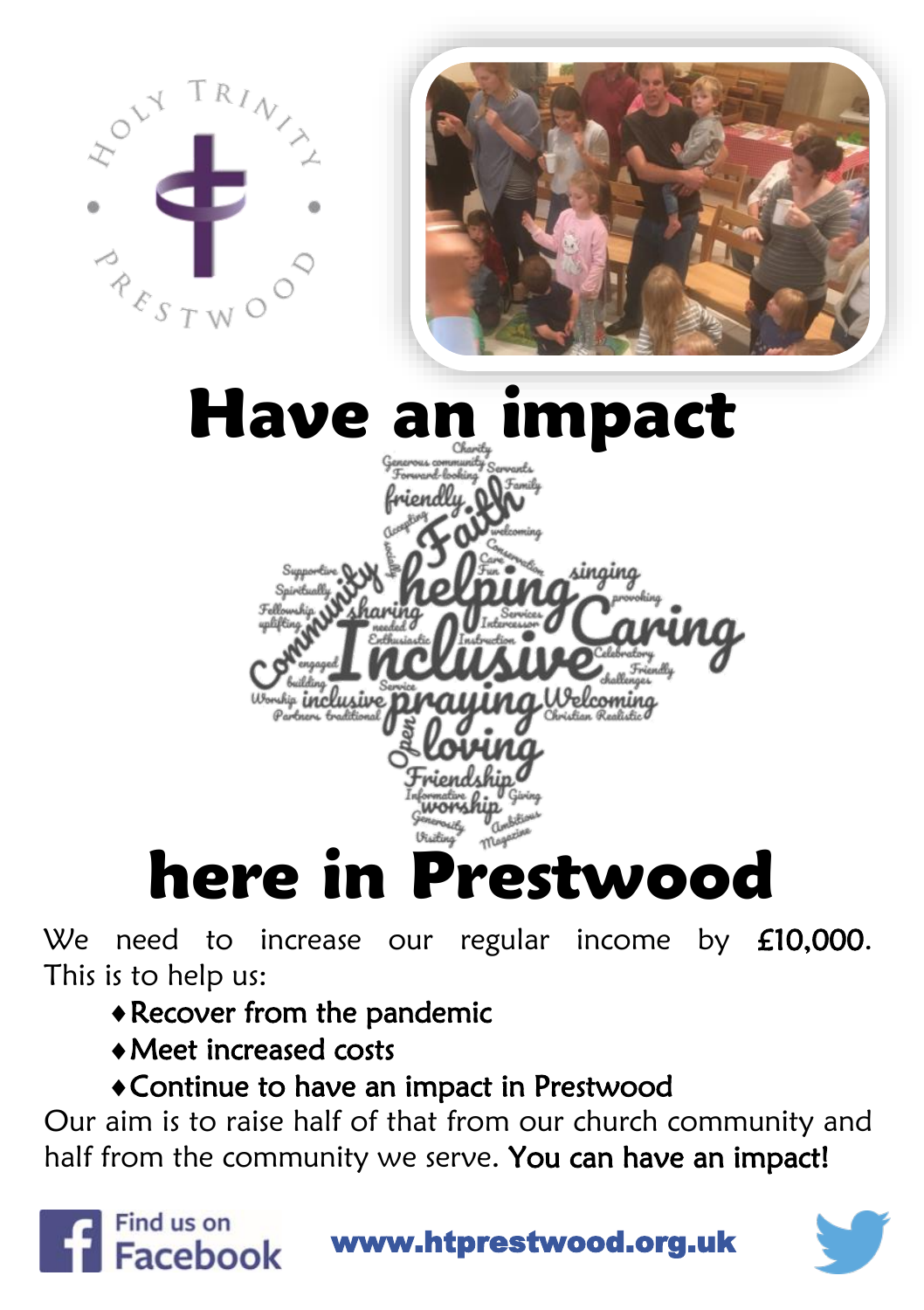## How do we measure our impact?

We make an impact as a church by living out the good news of Jesus Christ and building the Kingdom of God.

In our worship, our prayer and our sharing in bread and wine we invite Jesus into our lives to empower us for this task—we pray, "Your Kingdom come."

By working for Social Justice, building community, acts of loving service, and giving and receiving hospitality the Kingdom of God comes near—we pray, "Your will be done."

Through a thoroughly inclusive welcome and by serving the needs of our parish we try to notice what God is doing and join in—that it may be, "On earth as in heaven."

- On average 24 'events' take place here each week.
- On average 400 people come through our site every week.
- About 40% of our footfall comes from the wider community using our buildings.

## How do we resource our impact?

We generate all our own funds. Holy Trinity needs about £150,000 of income each year—that's £2,900 each week. We use our buildings and assets to generate income. But the vast majority of our income comes from people like you who give regularly to the church.

We would like you to make a regular monthly payment, as this helps us to plan ahead for the year. A sizable proportion of us give between £60 and £300 per month, with some giving less and some giving more.

We all need to give proportionately to support the work of our church. This means thinking about what other costs we have in our lives, and valuing our church and its impact in the community proportionately.

Alongside supporting our church, some of us enjoy micro-lending through KIVC Kiva. Together we've lent almost \$20,000. Join our team and change lives [www.htprestwood.org.uk/kiva](http://www.htprestwood.org.uk/kiva)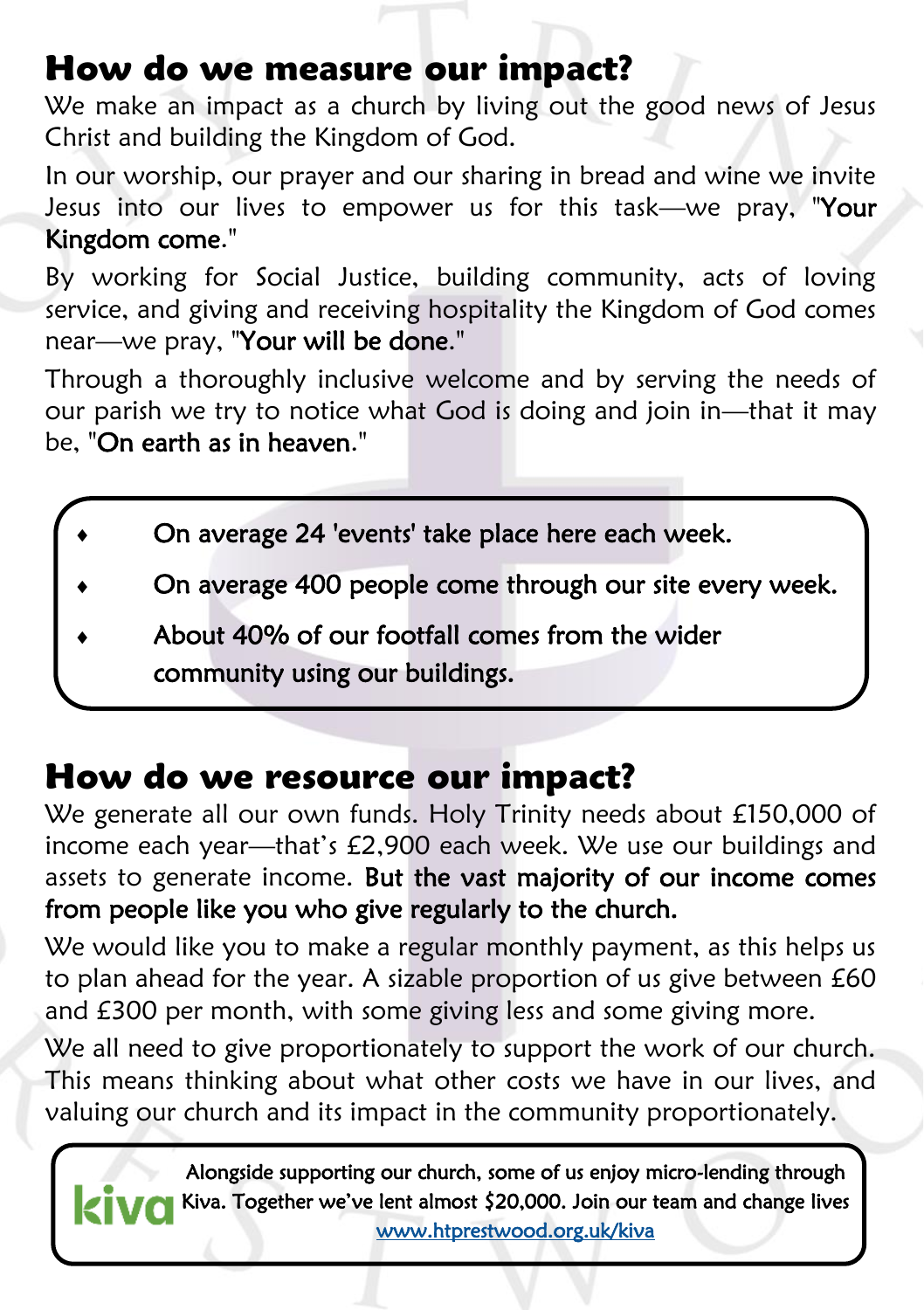# How do we have an impact?

Here are some of the things that your financial support makes happen.

Chiltern Foodbank - Prestwood Distribution Centre

The Prestwood Distribution Centre operates from the Annexe behind the Church Hall on Friday mornings between 10-12. Clients with a food voucher, obtained from Referral Partners such as the Citizens Advice Bureau, can collect food boxes to provide themselves

and their family with three days worth of food. There is a welcome for clients as well as a space to chat. We can signpost clients to other local support agencies and also offer prayer.

**Bumps and Babies** Every Monday 9.30am-11.15am in the Annexe, a cosy environment for those who are pregnant or a new parent and want to meet others.

Toddler Thursdays! If you have babies, toddlers or pre-school aged children, you or their carer are very welcome to bring them along to Toddler Thursday. We meet each week in term time, 9.30-11.30am in the Church.

Kit Bag Club and Sparks Club Each week Fran is at Prestwood Infant and Junior Schools running a lunch club. Sparks Club meets on a Monday, 12.00pm – 12.30pm at PIS and Kit Bag Club meets on a Friday, 1.00pm – 1.30pm at PJS. The sessions are a mix of story



-telling, drama and crafts with a simple Christian message and lots of fun!

**TLG Make Lunch** Holy Trinity, Prestwood is a partner church with the national charity Transforming Lives for Good (TLG). We run a Make Lunch Club weekly during each school holiday. Liaising with Prestwood Village Schools, we invite local families to the Church Hall and Annexe for crafts, activities and a hot, nutritious, freshly cooked two-course meal.

The Wool Gatherers The Wool Gatherers are a group of people who like to knit, crochet and sew. They meet each Tuesday morning in the Annexe, over a chat and a cup of tea. They embark upon their own projects, along with charity projects such as hats and teddy bears for nearby maternity units.